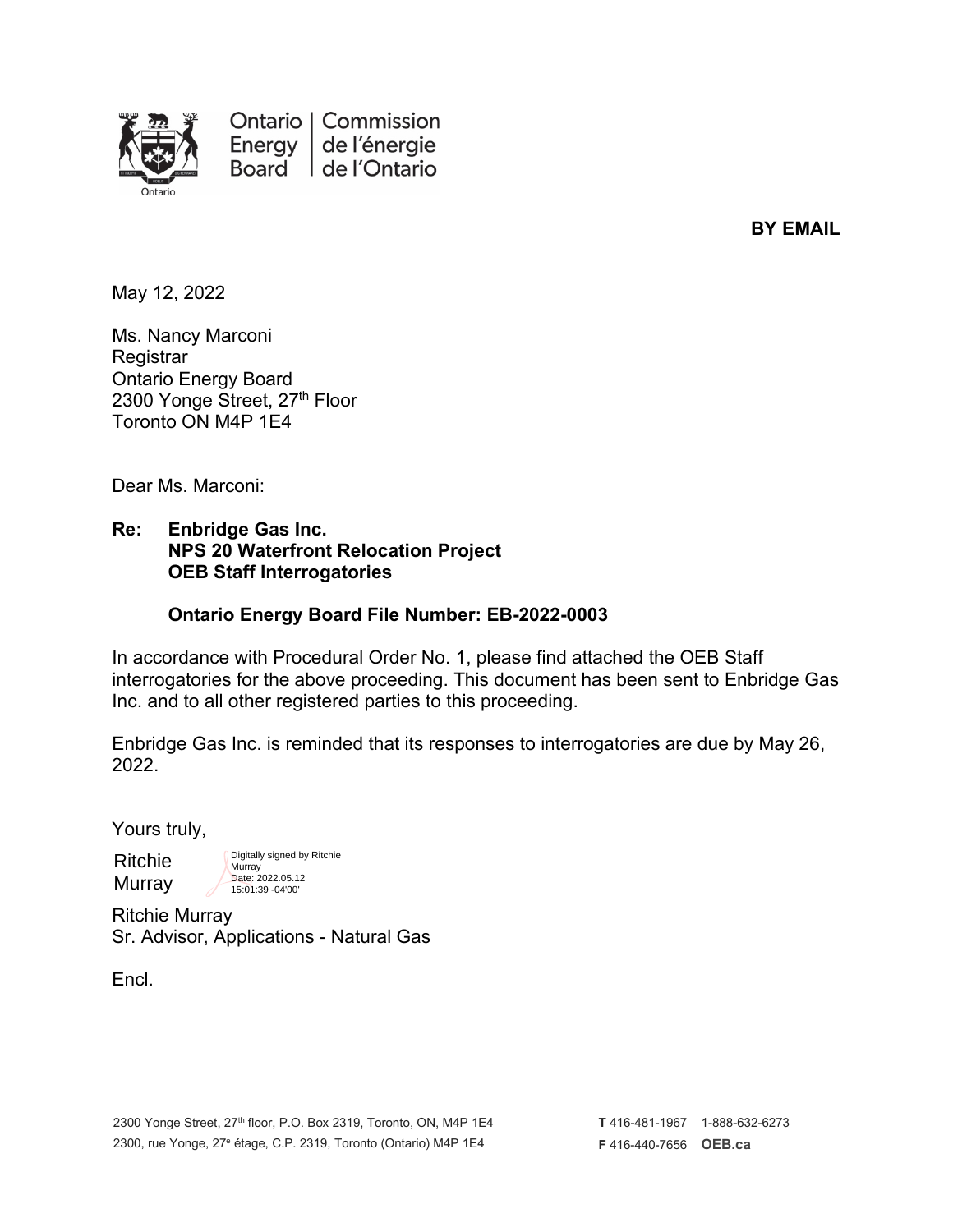

# **OEB Staff Interrogatories**

# **NPS 20 Waterfront Relocation Project**

**Enbridge Gas Inc.**

**EB-2022-0003**

**May 12, 2022**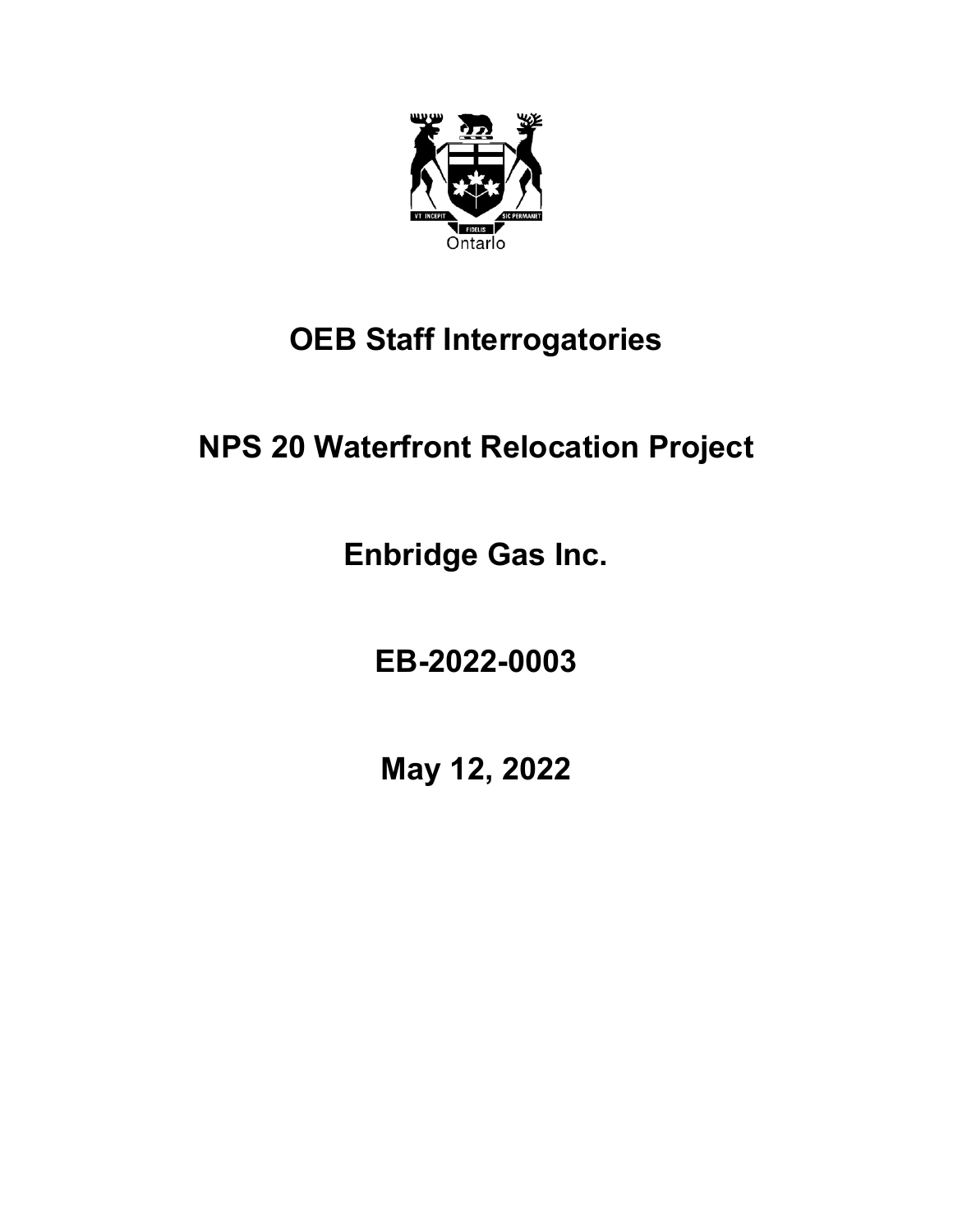# **1-Staff-1**

**Ref.:** Exhibit B, Tab 1, Schedule 1, Page 6 Exhibit B, Tab 1, Schedule 3, Page 1 Exhibit D, Tab 1, Schedule 1, Attachment 1

# **Preamble**

In a letter from the City of Toronto to Enbridge Gas dated July 29, 2021, the City of Toronto stated that it is prepared to allow Enbridge Gas to remain on the existing Keating Railway Bridge until April 30, 2023. The City of Toronto also stated that it is prepared to permit Enbridge Gas to relocate its pipeline to a permanent location on the Keating Rail Bridge utility corridor on terms and conditions that would be contained in a mutually acceptable long-term license. Among other matters, the City of Toronto said the licence should address a proportionate contribution by Enbridge Gas to the capital maintenance and repair of the new utility corridor.

To date, Enbridge Gas has not filed a copy of any licence granted to it by the City of Toronto for use of the new utility corridor.

# **Questions**

- a) When does Enbridge Gas anticipate that the licence agreement will be executed? Has a draft licence agreement been prepared? If so, can Enbridge Gas file the draft as part of its interrogatory responses. If not, why not?
- b) What will be the term of the licence agreement? What are the terms on which the licence may be renewed, and can the City of Toronto refuse to renew it? Can the licence be terminated by the City of Toronto before it expires? What are the implications for ratepayers if the City of Toronto refuses to renew the licence, terminates the licence, or requires Enbridge Gas to relocate its pipeline from the new utility corridor when the term of the licence expires?
- a) Have the terms and conditions relating to the "proportionate contribution" to the capital maintenance and repair of the new utility corridor been addressed? If so, please briefly describe the terms and conditions and provide an estimate for the amount of the contribution. If not, please briefly describe the anticipated terms and conditions and provide an estimate for the amount of the contribution.

## **2-Staff-2**

**Ref.:** Exhibit C, Tab 1, Schedule 1, Pages 5-7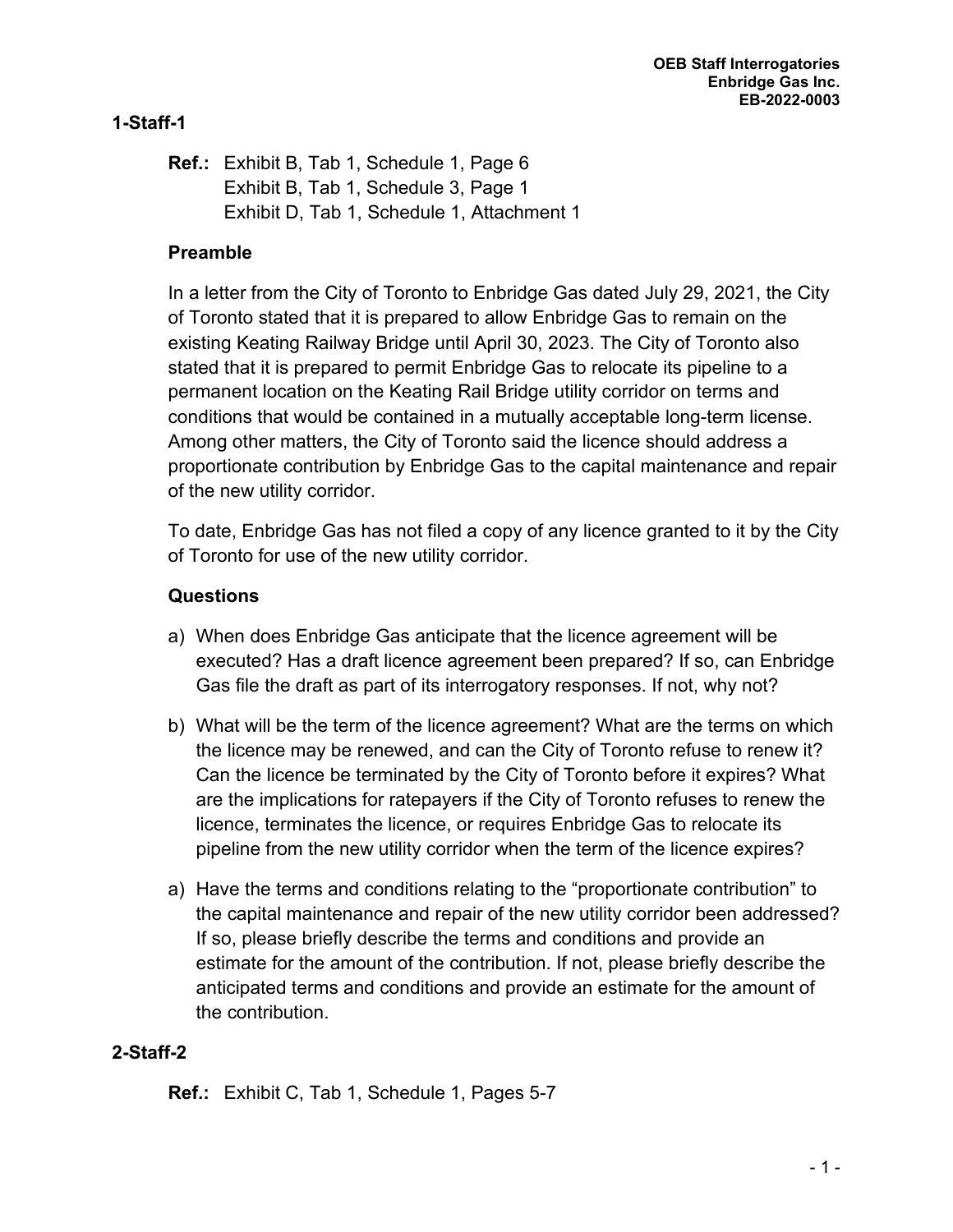# **Preamble**

Enbridge Gas re-assessed several alternatives that were initially assessed as part of its original application including micro-tunnelling, station relocations or enhancements, etc.<sup>[1](#page-3-0)</sup> Enbridge Gas noted that the Integrated Resource Planning (IRP) framework states that if an identified system constraint/need must be met in under three years then an IRP evaluation is not required, $^{\text{2}}$  $^{\text{2}}$  $^{\text{2}}$  and that Waterfront Toronto requires the removal of the existing gas main from the Keating Railway Bridge to the south side of the Lake Shore Bridge by April 30, 2023 (which is less than three years). Finally, Enbridge Gas states that, since the existing gas main is embedded within its distribution network, there is no ability for a third-party natural gas market participant to deliver gas directly to the region served by the existing natural gas main. Therefore, market-based supply side alternatives do not exist to meet the Project need.

There is no evidence to suggest whether Enbridge Gas considered replacing the existing pipeline with a smaller diameter pipeline as an alternative to a like-forlike replacement.

## **Question**

Did Enbridge Gas assess the alternative of replacing the existing NPS 20 pipeline with a smaller than NPS 20 diameter pipeline? If so, what where the results of that assessment? If not, why not?

## **3-Staff-3**

**Ref.:** Exhibit D, Tab 1, Schedule 1, Pages 1 to 4

## **Preamble**

The total cost for the Project is estimated to be \$23.5 million, less a contribution from Waterfront Toronto of \$5.0 million, for a net Project cost of \$18.5 million. Waterfront Toronto will also be responsible for the costs it incurs related to consulting and construction services to design and construct a new utility corridor on the Keating Rail bridge, the estimated value of which is approximately \$3 million.

Enbridge Gas says that the cost estimate for the Project includes a 30.0% contingency applied to all direct capital and abandonment costs to reflect the preliminary design stage of the Project. Enbridge Gas says that this contingency

<span id="page-3-0"></span><sup>1</sup> EB-2020-0198, Exhibit B-1-1

<span id="page-3-1"></span><sup>2</sup> EB-2020-0091, Decision and Order, July 22, 2021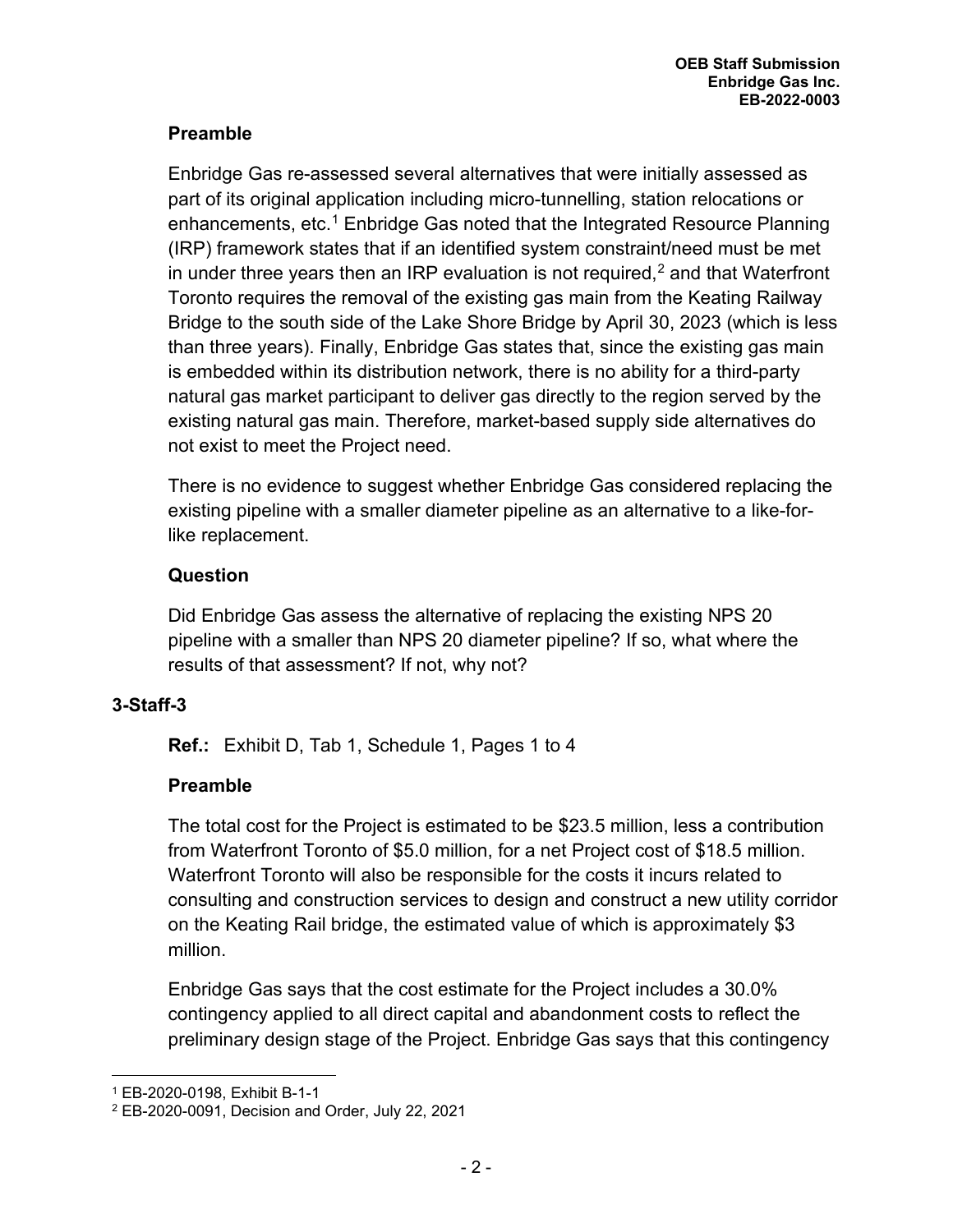amount has been calculated based on the risk profile of the Project and is consistent with contingency amounts calculated for similar Enbridge Gas projects  $-$  specifically, the NPS 20 Cherry to Bathurst Replacement Project<sup>[3](#page-4-0)</sup> and the St. Laurent North Replacement Project<sup>[4](#page-4-1)</sup>.

Enbridge Gas says that it has prudently managed the potential ratepayer impacts of the Project by determining a new, lower cost preferred alternative and negotiating a fair contribution to the Project from Waterfront Toronto.

OEB staff prepared the following summary table to facilitate a comparison of the costs between the Cherry to Bathurst Replacement Project, the St. Laurent North Replacement Project and the Waterfront Relocation Project.

| Project                                    |               |                            | Cherry to Bathurst St. Laurent North Ph-3 St. Laurent North Ph-4 Waterfront Relocation |              |
|--------------------------------------------|---------------|----------------------------|----------------------------------------------------------------------------------------|--------------|
| <b>Docket</b>                              | EB-2020-0136  | EB-2020-0293               | EB-2020-0293                                                                           | EB-2022-0003 |
| <b>NPS</b>                                 | 20            | 2, 4, 6, 12, 16            | 4, 12                                                                                  | 20           |
| <b>Material</b>                            | <b>Steel</b>  | <b>Steel &amp; Plastic</b> | <b>Steel &amp; Plastic</b>                                                             | <b>Steel</b> |
| Length (m)                                 | 4,500         | 13,713                     | 6,100                                                                                  | 350          |
| <b>Material Costs</b>                      | \$3,486,320   | \$358,484                  | \$1,268,313                                                                            | \$2,531,319  |
| Labour Costs                               | \$71,820,730  | \$20,369,317               | \$49,053,572                                                                           | \$10,176,815 |
| <b>External Permiting &amp; Land Costs</b> | \$1,055,700   | \$6,303                    | \$687,387                                                                              | \$20,241     |
| <b>Outside Service Costs</b>               | \$5,199,780   | \$2,783,359                | \$4,523,815                                                                            | \$2,230,858  |
| <b>Direct Overhead Costs</b>               | \$950,975     | \$531,061                  | \$605,700                                                                              | \$272,759    |
| <b>Sub-Total</b>                           | \$82,513,505  | \$24,048,524               | \$56,138,787                                                                           | \$15,231,992 |
| <b>Contingency %</b>                       | 30.0          | 14.1                       | 29.5                                                                                   | 30.0         |
| <b>Budgeted Contingency</b>                | \$24,754,052  | \$3,384,108                | \$16,551,960                                                                           | \$4,569,598  |
| <b>Indirect Overhead Costs</b>             | \$24,073,159  | \$5,647,458                | \$15,228,034                                                                           | \$3,251,073  |
| <b>Interest During Construction</b>        | \$1,707,176   | \$348,748                  | \$673,345                                                                              | \$407,708    |
| <b>Total Project Costs</b>                 | \$133,047,922 | \$33,428,852               | \$88,592,155                                                                           | \$23,460,401 |
| Unit Cost (\$/m)                           | \$29,566      | \$2,438                    | \$14,523                                                                               | \$67,030     |

## **Questions**

- a) Please confirm that Enbridge Gas is responsible for the costs to physically remove the existing pipeline from the Keating Railway Bridge and the temporary bypass from the Lakeshore Bridge. If this cannot be confirmed, please clarify who is responsible for those costs. If known, please provide the separate estimated costs to physically remove the existing pipeline from the Keating Railway Bridge and the temporary bypass from the Lakeshore Bridge.
- b) Please explain:
	- i. The rationale for a \$5 million contribution by Waterfront Toronto as

<span id="page-4-0"></span><sup>3</sup> EB-2020-0136

<span id="page-4-1"></span><sup>4</sup> EB-2020-0293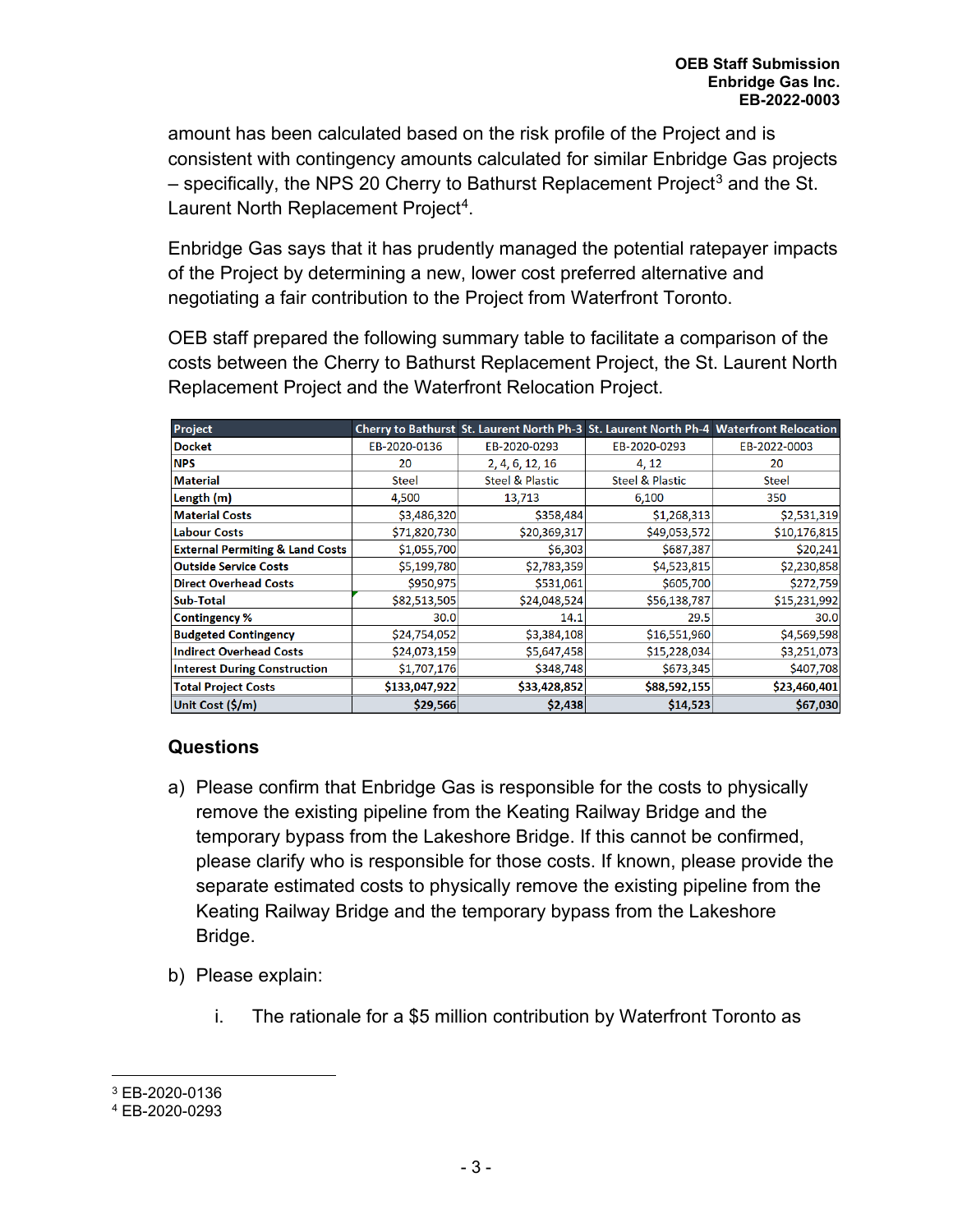opposed to some other amount.

- ii. Why the City of Toronto has not committed any capital funding toward the Project?
- iii. Whether the City of Toronto is contributing any capital funding toward the new utility corridor. If so, how much?
- c) Please discuss the costs of the Waterfront Relocation Project relative to the Cherry to Bathurst Replacement Project and the St. Laurent North Replacement Project. Please explain why the costs of the Waterfront Relocation Project are reasonable relative to the lower per unit costs of the two comparator projects. Please reference in the response such considerations as pipeline material and diameter, construction methods and risks.
- d) If the Cherry to Bathurst Replacement Project and the St. Laurent North Replacement Project are not appropriate comparator projects, please provide alternative comparator projects and discuss how they demonstrate that the costs of the Waterfront Relocation Project are reasonable.
- e) What estimation standard was used in the development of the Project costs (e.g., American Association of Cost Engineers)? What maturity level is the cost estimate (i.e., what class is the estimate)?
- f) Please identify and briefly describe any risks associated with the Project and explain how the proposed contingency budget is appropriate and consistent with the identified risks.
- g) Please identify and describe the controls that would be used to help manage costs after the OEB issues its decision (e.g., fixed bid contract, Owner's Engineer).

## **3-Staff-4**

**Ref.:** Exhibit D, Tab 1, Schedule 1, Page 4

## **Preamble**

Enbridge Gas says that a Discounted Cash Flow assessment was not completed because the Project is underpinned by compliance requirements and will not create any incremental capacity or new revenues from customers.

#### **Question**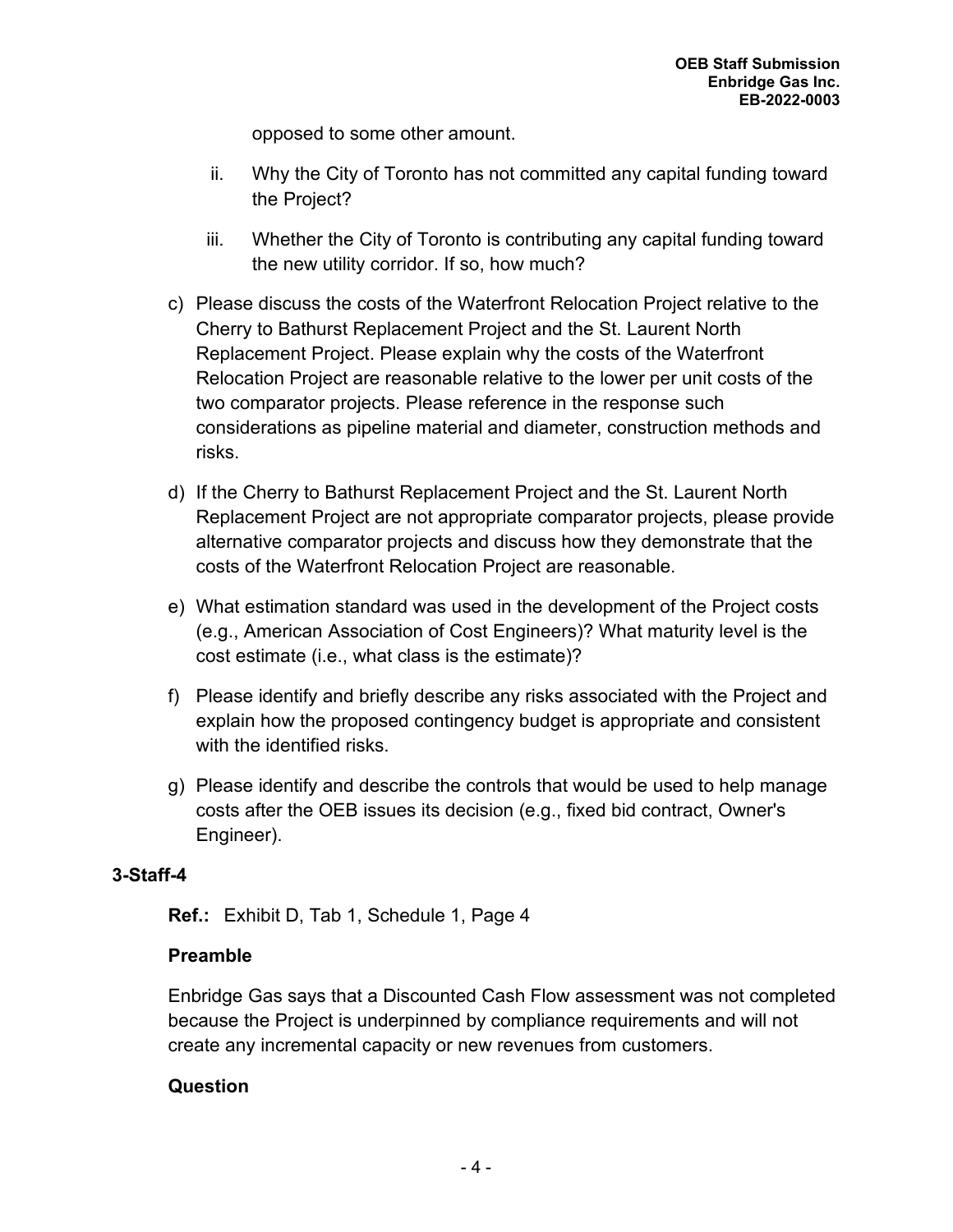Did Enbridge Gas's use any other financial metrics to compare alternatives (e.g., NPV)? If so, please discuss what metrics were used and what Enbridge Gas's conclusions were. If not, why not?

## **4-Staff-5**

**Ref.:** Exhibit F, Tab 1, Schedule 1, Attachment 2

## **Preamble**

The updated Environmental Report for the Project was submitted to the Ontario Pipeline Coordinating Committee, the Toronto and Region Conservation Authority (TRCA), the City of Toronto, and the Mississaugas of the Credit First Nation on December 17, 2021. An updated consultation log covering the period between December 17, 2021 and February 22, 2022 was included in the application. According to the updated consultation log:

- Enbridge Gas informed the Ministry of Heritage, Sport, Tourism and Culture Industries that a Stage 1 Archaeological Assessment would be completed and filed by February 21, 2022.
- Enbridge Gas informed the TRCA that it would provide the TRCA with information on a) any impacts to the Don Roadway Flood Protection Landform and b) Enbridge Gas's sediment and debris management plans as part of the TRCA permitting process.

## **Questions**

- a) Please provide an update on the status of the Stage 1 Archaeological Assessment.
- b) Please provide an update on the TRCA permitting process. Does Enbridge Gas foresee any reason why it may not receive any necessary permits from the TRCA?

#### **5-Staff-6**

**Ref.:** Exhibit G, Tab 1, Schedule 1, Page 1 Exhibit G, Tab 1, Schedule 1, Attachments 1 and 2

## **Preamble**

Enbridge Gas states that the two proposed pipelines follow public road allowance for the majority of the Project. However, bylaw or easement may be required where municipal road allowances are not dedicated.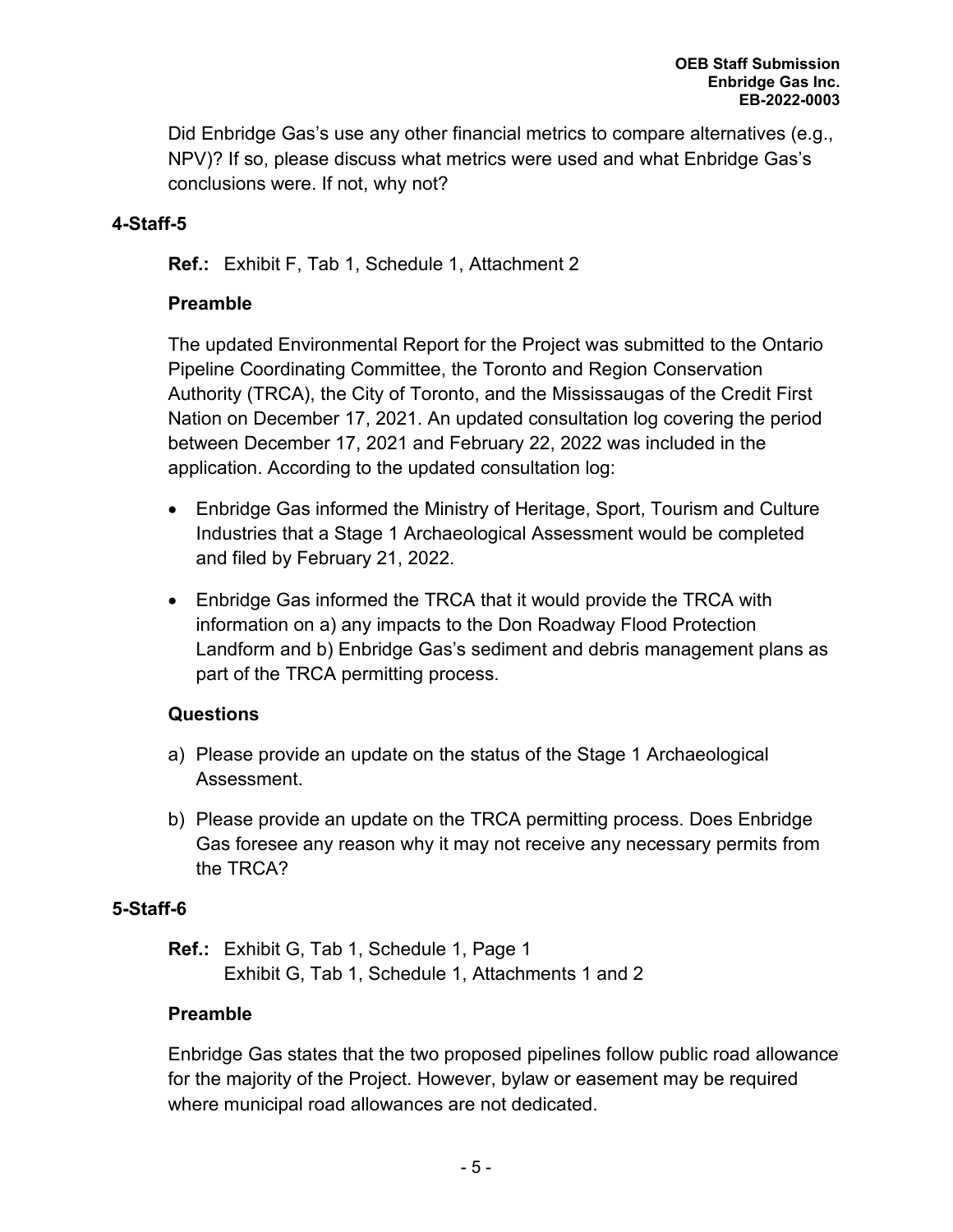Attachment 1 contains Enbridge Gas's standard form of Working Area agreement that would be provided to landowners. Attachment 2 contains the standard form of Easement Agreement that would be provided to landowners if a permanent easement is required. Enbridge Gas states that these agreements are the same as those used in Enbridge Gas's St. Laurent North Replacement Project. [5](#page-7-0)

OEB staff notes that the forms of agreement filed with the OEB for the St. Laurent North Replacement Project were previously approved by the OEB for use in Enbridge Gas's Innes Road Project.<sup>[6](#page-7-1)</sup>

## **Questions**

- a) Please briefly describe the status of negotiations for any bylaw or easement that is required where municipal road allowances are not dedicated. When are these negotiations anticipated to be completed? Is there any risk to the Project costs or schedule arising from these negotiations? Please explain.
- b) Please confirm that no changes have been made to the forms of agreement since they were last approved for use by the OEB. If this cannot be confirmed, please identify and explain any changes.

## **4-Staff-7**

**Ref.:** Exhibit F, Tab 1, Schedule 1, Pages 4 and 7

## **Preamble**

The Ministry of Heritage, Sport, Tourism and Culture Industries (Ministry of Heritage) advised Enbridge Gas that its Environmental Report is not complete until a Stage 1 Archaeological Assessment (AA) for the Preferred Route (PR) has been completed and submitted to the Ministry of Heritage, and its recommendations incorporated into the ER.

Enbridge Gas stated:

• An expedited review request was sent to the Ministry of Heritage on January 10, 2022. On January 25, 2022, the Ministry of Heritage provided comments to the report, requesting additional information on portions of the study area. Enbridge Gas responded to the Ministry of Heritage on February 23, 2022, addressing their concerns.<sup>[7](#page-7-2)</sup>

<span id="page-7-0"></span><sup>5</sup> EB-2020-0293

<span id="page-7-1"></span><sup>6</sup> EB-2012-0438, OEB Decision and Order, April 11, 2013, pp. 5-6

<span id="page-7-2"></span> $7$  F-1-1 page 7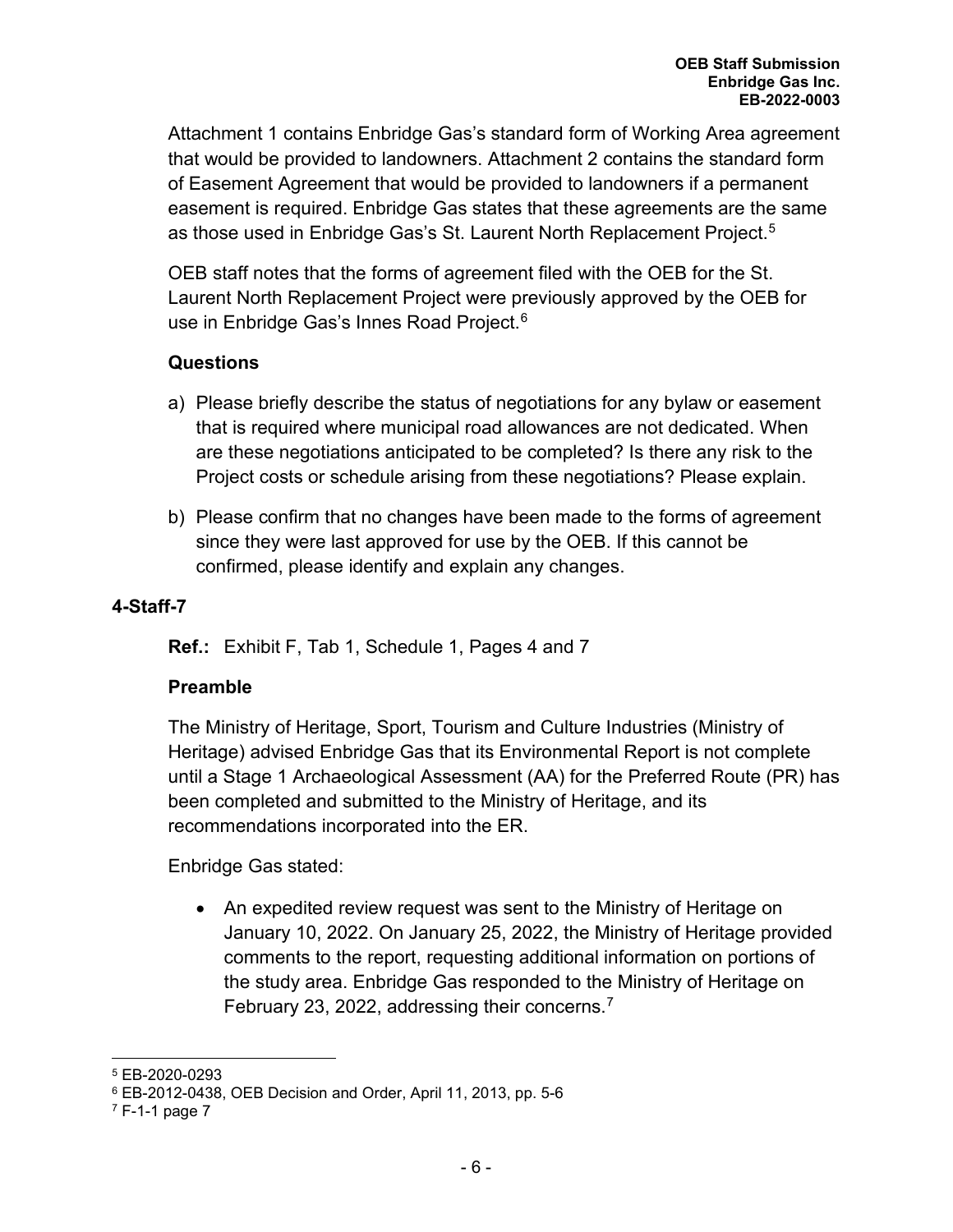- Enbridge Gas advised the Ministry of Heritage on February 22, 2022, that a Stage 1 AA for the PR would be submitted for review the week of February 21, 2022. [8](#page-8-0)
- Enbridge Gas states that a Stage 1 AA that included the current PR was submitted to the Ministry of Heritage for review and acceptance into the Ontario Public Register of Archaeological Reports on February 22, 2022, and an expedited review request was sent February 23, 2022.<sup>[9](#page-8-1)</sup>

Enbridge Gas stated that it will provide the clearance letter to the OEB once it is received from Ministry of Heritage.

OEB staff notes that the current application was filed with the OEB on February 24, 2022.

## **Questions**

- a) The sequence of communications between Enbridge Gas and the Ministry of Heritage is difficult to follow. Please confirm that the Stage 1 AA for the PR was submitted to the Ministry of Heritage on February 23, 2022. Otherwise, please provide the date that the Stage 1 AA submitted to the Ministry of Heritage.
- b) Has the Ministry of Heritage responded to the Enbridge Gas's submission of the Stage 1 AA for the PR? If so, what was the Ministry of Heritage's response? If not, when does Enbridge Gas anticipate a response from the Ministry of Heritage?

# **7-Staff-8**

**Ref.:** Exhibit E, Tab 1, Schedule 1, Page 2, Table 1 Exhibit F, Tab 1, Schedule 1, Appendix B5 – 2021 Consultation Materials

## **Preamble**

OEB staff notes that several elements of the design specifications and testing procedures in Table 1 are yet to be determined; these include pipe grade, wall thickness and the hoop stress at design pressure – all of which are required information for the Technical Standards and Safety Authority (TSSA) to complete a review of the project.

<span id="page-8-0"></span><sup>8</sup> F-1-1 page 4

<span id="page-8-1"></span><sup>9</sup> F-1-1 page 7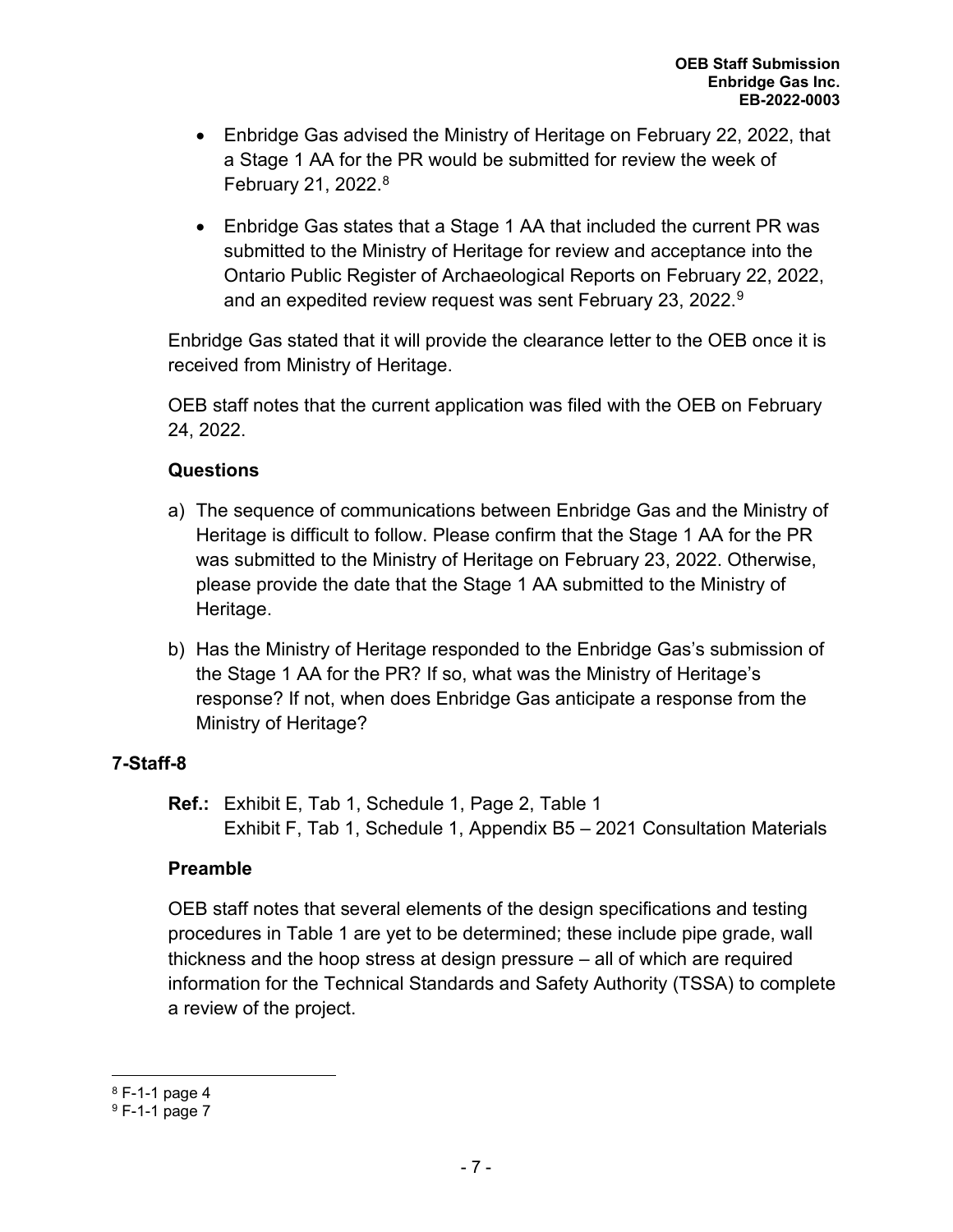In an email to Enbridge Gas dated October 29, 2021, the TSSA requested that Enbridge Gas complete and submit a [project review form.](https://www.tssa.org/en/about-tssa/resources/Documents/Application-for-review-of-Pipeline-Project--April-2021.pdf)

## **Questions**

- a) Has Enbridge Gas submitted a completed project review form to the TSSA for the Project? If not, why not? If so, what is the status of the review?
- b) Does Enbridge Gas intend to file with the OEB a complete Table 1? If not, why not? If so, when?
- c) Has Enbridge Gas filed with the TSSA a risk assessment per CSA Z662 Annex B? If not, why not? If so, please explain the status of that filing?

## **7-Staff-9**

**Ref.:** Exhibit F, Tab 1, Schedule 1, Table 2-4 Exhibit G, Tab 1, Schedule 1, Page 1, Table 1 Exhibit H, Tab 1, Schedule 1, Attachment 1, Page 4

## **Preamble**

In Table 1, Enbridge Gas lists a series of potentially required permits and agreements.

In a letter to the Ministry of Energy dated October 4, 2021, Enbridge Gas identified a number of "potential required authorizations" that are not listed in Table 1; they are Infrastructure Ontario, Ministry of Natural Resources, Hydro One Networks, and various rail operators (CN Rail, CP Rail and Metrolinx).

Table 2-4 indicates that the temporary above ground by-pass will require two railway crossings and there will be one railway crossing for the final pipeline construction.

## **Questions**

- a) Please confirm that the additional potential required authorizations listed in Enbridge Gas's letter to the Ministry of Energy are not listed in Table 1 because they are not applicable to this Project. If this cannot be confirmed, then please explain why the additional authorizations were not listed in Table 1. In particular, please comment on the railway crossing permit required from CN Railway for the NPS 20 temporary bypass.
- b) If applicable, please briefly describe the status of any additional potential required authorizations. When are these authorizations anticipated to be